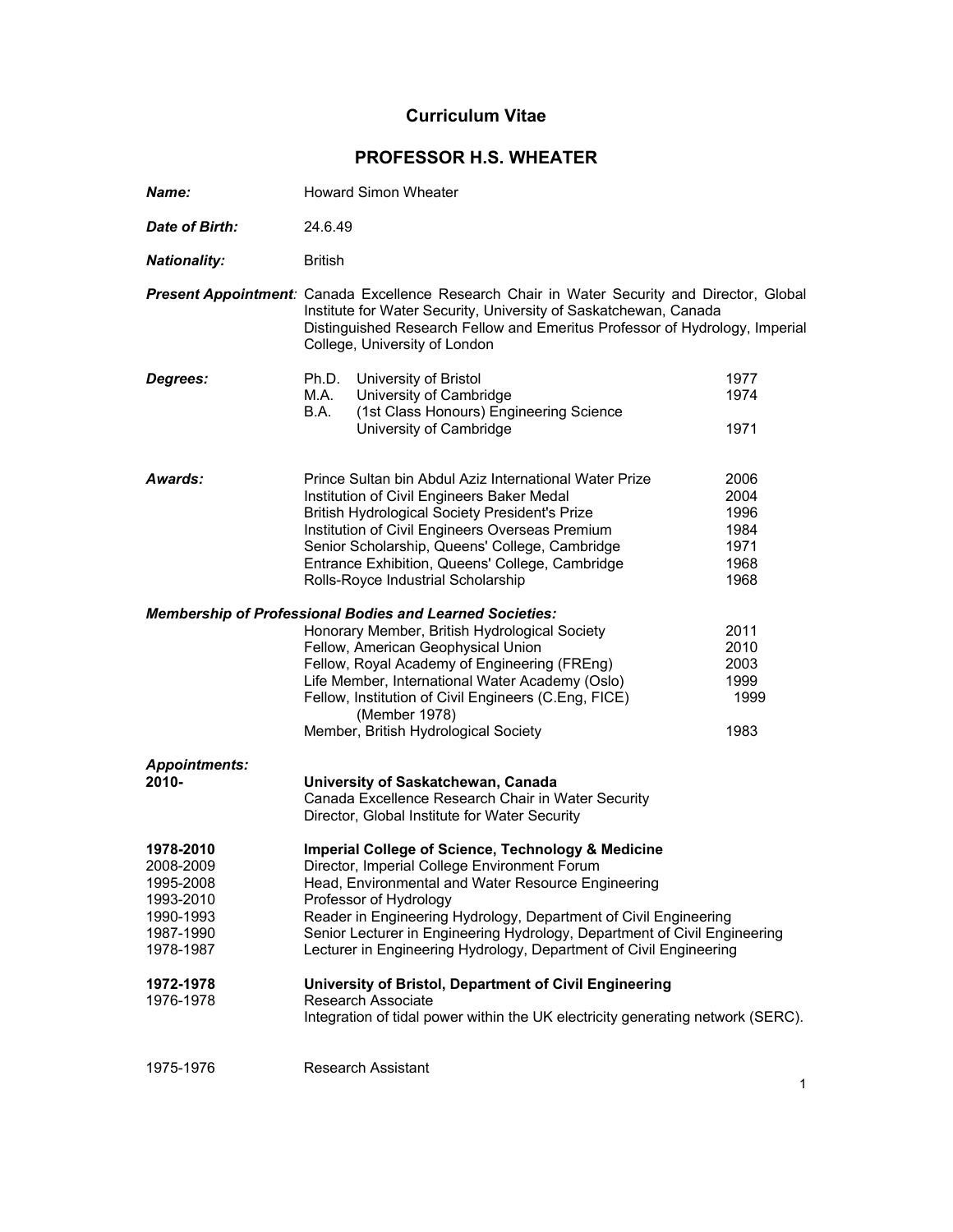| 1972-1975                                              | Regional analysis of rainfall-runoff relations. Effects of urbanization on flood<br>runoff (Water Research Centre).                                                            |  |
|--------------------------------------------------------|--------------------------------------------------------------------------------------------------------------------------------------------------------------------------------|--|
|                                                        | <b>Research Assistant</b><br>Research into catchment hydrology, physical simulation of hydrological                                                                            |  |
|                                                        | processes, rainfall-runoff simulation techniques for flood management.                                                                                                         |  |
| 1968-1972                                              | Rolls-Royce Ltd (Aero Engine Division).                                                                                                                                        |  |
|                                                        | Engineering apprenticeship, Fluid Mechanics research.                                                                                                                          |  |
| <b>Current/Recent Research Grants &amp; Contracts:</b> |                                                                                                                                                                                |  |
|                                                        | Changing Cold Regions Newtork - National Science and Engineering Research<br>Council of Canada - Climate Change and Atmospheric Research 2013<br>$-2018$ , CAD \$5 million     |  |
|                                                        | Canada Foundation for Innovation - Leaders Opportunity Fund (CERC) 2012,<br>CAD \$800,000                                                                                      |  |
|                                                        | Grants and Contributions - Environment Canada 2011-2016, CAD \$495,000                                                                                                         |  |
|                                                        | Canadian Water Network - Tobacco Creek Watershed, 2012-2014,<br>CAD\$128,313                                                                                                   |  |
|                                                        | Grants and Contributions - Environment Canada 2011, CAD \$70,000<br>Science in Society - Connections and Intersections Award, University of<br>Saskatchewan 2011, CAD \$30,000 |  |
|                                                        | Hydrological Extremes and feedbacks in the changing water cycle, Changing<br>Water Cycle, Natural Environment Research Council (UK) 2011-2014,<br>£1.06 million                |  |
|                                                        | Canada Excellence Research Chair in Water Security                                                                                                                             |  |
|                                                        | Canadian Government, Province of Saskatchewan, University of<br>Saskatchewan 2010-2017, CAD \$30 million                                                                       |  |
|                                                        | Knowledge and Information Community for Climate Change                                                                                                                         |  |
|                                                        | European Institute of Technology 2010-2013 Euro 90 million                                                                                                                     |  |
|                                                        | Radionuclide transport in vegetated soils<br>UK Nirex/ANDRA 1988-2007, £3.5 million                                                                                            |  |
|                                                        | Initiated £10 million NERC LOCAR Thematic Programme                                                                                                                            |  |
|                                                        | National Infrastructure for Catchment Hydrology Experiments                                                                                                                    |  |
|                                                        | (NICHE)/Lowland Catchment Research (LOCAR)                                                                                                                                     |  |
|                                                        | Joint Infrastructure Fund 1999-2004, £2 million                                                                                                                                |  |
|                                                        | Hydrogeochemical functioning of lowland permeable catchments: from                                                                                                             |  |
|                                                        | process understanding to environmental management                                                                                                                              |  |
|                                                        | NERC/Environment Agency 2002-2006, £500k<br>Generation of spatially-consistent rainfall data,                                                                                  |  |
|                                                        | DEFRA 2003-2006, £680K                                                                                                                                                         |  |
|                                                        | Spatial-temporal rainfall modelling with climate change scenarios<br>DEFRA 2003-2006, £154K                                                                                    |  |
|                                                        | EPSRC Flood Risk Management Research Consortium, co-PI (£5.6 million<br>Phase1, £8.5 million Phase2)                                                                           |  |
|                                                        | Land use management research, EPSRC Flood Risk Management Research                                                                                                             |  |
|                                                        | Consortium, 2004-2008, £720k; 2008-2011 £525k; NERC FREE £175k                                                                                                                 |  |
|                                                        | Modelling groundwater flood risk from extreme events<br>NERC FREE thematic programme, 2007-2010, approx £600k                                                                  |  |
| <b>Research training:</b>                              | 52 PhD students, approximately 100 MSc projects (past and present)                                                                                                             |  |
| University of Saskatchewan (UofS) Administration:      |                                                                                                                                                                                |  |
|                                                        | Canada Excellence Research Chair in Water Security, 2010-                                                                                                                      |  |
|                                                        | (responsible for conception, development and management of a CAD \$30 million<br>research programme)                                                                           |  |

Director, Global Institute for Water Security, 2011-

(founding Director, responsible for leadership of UofS signature area)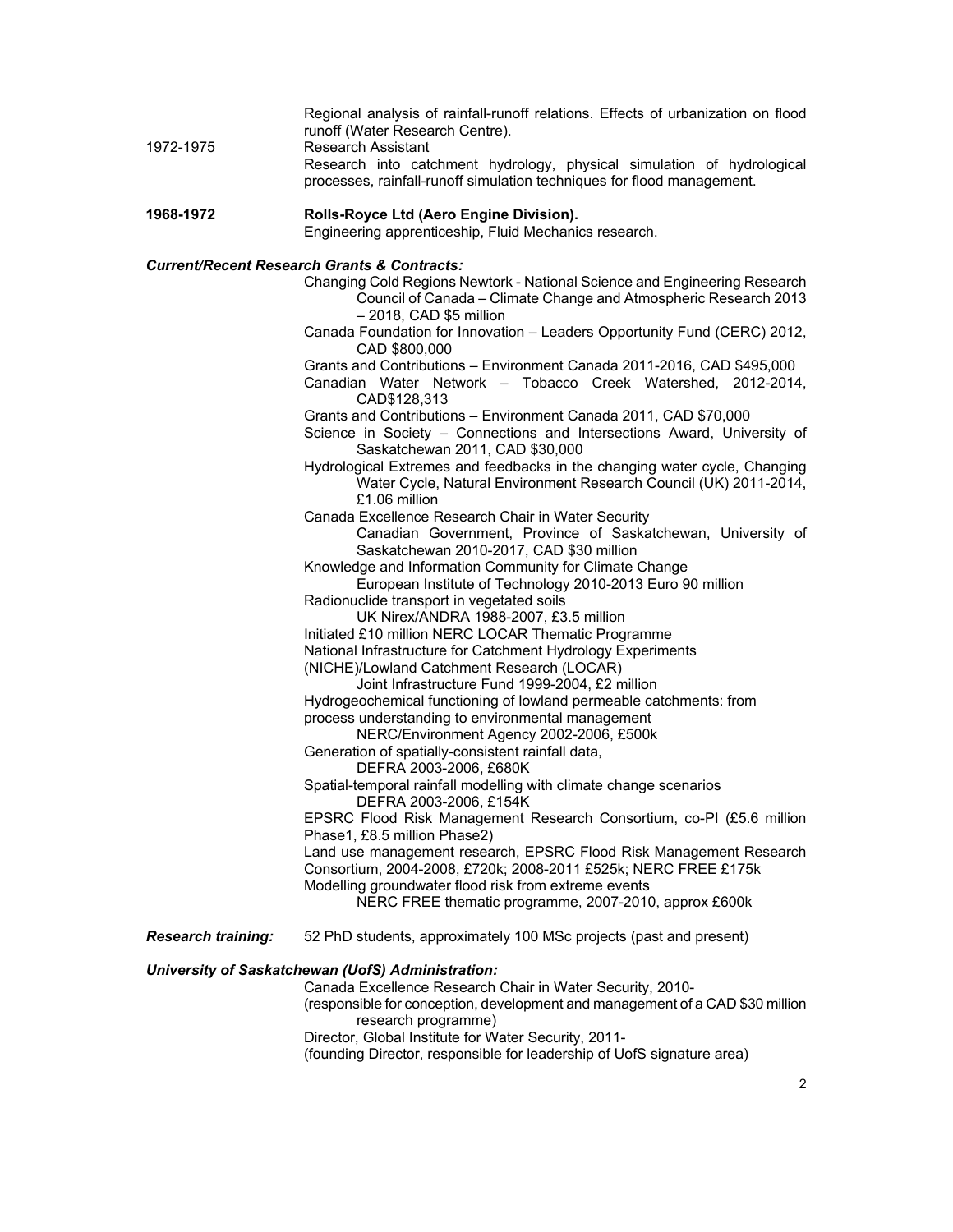- Member, Search Subcommittee for Sustainability Science faculty post, School of Environment and Sustainability, UofS, 2013
- Member, Search Committee for six faculty posts associated with Canada Excellence Research Chair in Water Security, 2011-2013
- Chair, Search Subcommittee for each of six faculty posts associated with Canada Excellence Research Chair in Water Security, 2011-2013
- Member, Search Committee for Executive Director, School of Environment and Sustainability, 2011
- Member, Search Committee for Canada Research Chair, School of Public Policy, 2011

## *Imperial College Administration:*

Department of Civil & Environmental Engineering

Director, Imperial College Environment Forum, 2008-2009

Head, Environmental & Water Resource Engineering Section, 1995-2008 (13 academic staff, 45 researchers, 65 MSc students)

Member, Departmental Management Committee, 1995-2008

Chairman, Departmental Examiners' Board, 2005-2008

Director, Engineering Hydrology MSc/DIC Course 1984-2006

Chair, Departmental Research Committee 2001-2005

Member, Grantham Institute for Climate Change Executive Group College, 2008-

2010

Founder, College ENTRUST Panel

Member, various College research centres and initiatives

# *Learned Society Activities, UK, Canadian and International Scientific Administration:*

British Hydrological Society

President 1999-2001

Chairman, Southern Section, 1984-1996

Chairman, Research Sub-Committee, 1994-1999

Chairman, Scientific Programme Committee, Intnl Conf on

Hydrology in a Changing Environment, Exeter, 1998

Chairman, Intnl Conf on Hydrology, Science and practice for the 21<sup>st</sup> century, Imperial College London, 2004

Chartered Institute of Water and Environmental Management

Member, Water Resources Panel, 1999-2001

Institution of Civil Engineers

Member, Water Board, 1999-2001

Member, Reservoir Safety Advisory Panel, 2000-2006

HYDRA Water Sciences Consortium (Universities of Oxford, Reading, Imperial, University College London, Queen Mary University, Centre for Ecology and Hydrology, British Geological Survey)

Founding Chair 2007-2010

Natural Environment Research Council

Chairman, Land & Water Resources Review Panel, Centre for Ecology and Hydrology, 1996-2003

Member, CEH Programme Development Group, 2003-

Chairman, LOCAR Working Group, 1998-1999 (initiated £10million national research programme)

Member, Freshwater Sciences Research Grants & Training Awards Committee, 1993-7

Member, HYREX Programme Committee, 1992-1996

Member, Environmental Diagnostics Programme Committee, 1995-2000 Member, LOCAR Programme Committee, 1999-2006

Member, FREE Ad-hoc steering group, 2002-2004

Ministry of Agriculture, Fisheries and Food

Member, Flood Estimation Handbook Advisory Committee, 1994-1999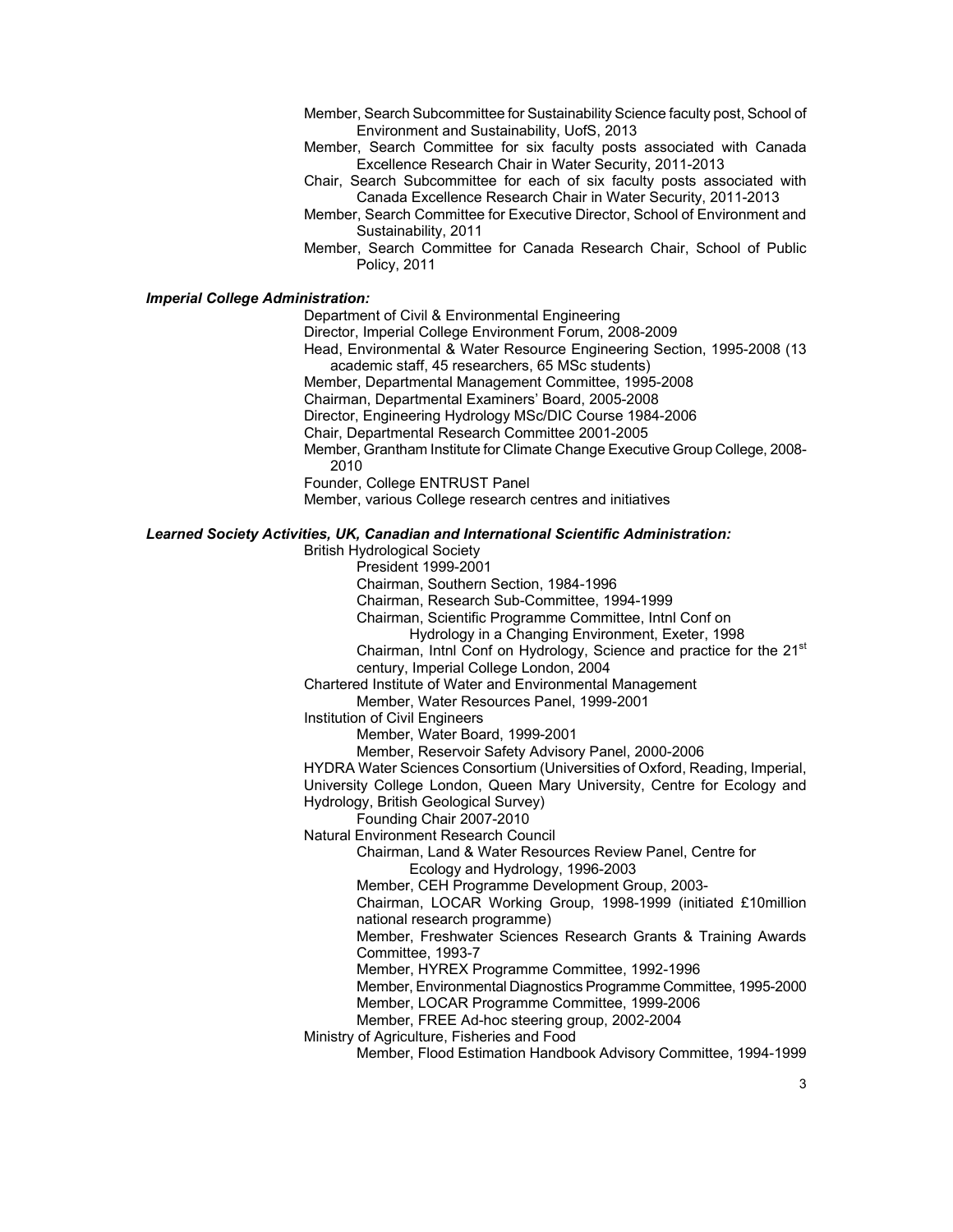Environment Agency of England and Wales

Member, Flood Warning and Management

R&D Advisory Group, 1999-2001

Member, Scientific Advisory Panel, 2004

Member, Nitrate Vulnerability Assessment Advisory Panel 2006

Reviewer, Catchment Flood Management Plans, 2007-2008

Member, Climate change and flood risk impacts assessment project steering group, 2008-

Member, Science advisory panel for catchment science research, 2009 Department of Environment, Food and Rural Affairs/EA Broad Scale Modelling Thematic Advisory Group 2000-2005

Chair, Criteria Review Panel (development of guidelines for exclusion criteria for the siting of a subsurface repository for high and intermediate level nuclear waste) 2007-2008

Member, Extreme rainfall research project steering group, 2007-2009 Department of Innovation Universities and Skills, Land Use Foresight Panel

Member, 2008-2010

UNESCO

Member, International Hydrological Programme Advisory Panel, 2002- Chair, G-WADI Steering Committee, 2002-

Reviewer, Flemish Government Trust Fund

Member, UNESCO Mission to Sudan, 2007

 Prince Sultan bin Abdulaziz International Prize for Water, Council member, 2007- World Climate Research Programme

Vice-chairman, Global Water Experiment (GEWEX) steering committee, 2009-

Scientific Advisor to the Ministry of Foreign Affairs, Republic of Hungary with respect to the Gabcikovo-Nagymaros Barrage System (GNBS) case and Counsel and Advocate for Hungary, at the International Court of Justice, The Hague, 1993-97

Consultant to the State of Nevada, USA concerning a proposed US Department of Environment licence application for a nuclear waste repository at Yucca Mountain, 2003-

Scientific Advisor to the Republic of Argentina with respect to environmental impacts of proposed industrial developments on R Uruguay water quality at the International Court of Justice, The Hague, 2006-2010

Member, International Court of Arbitration for the Indus Waters Treaty, The Hague, 2010-2013

Member, Provincial Environmental Monitoring Panel, Alberta Environment, 2011 Chair, Council of Canadian Academies Expert Panel on Sustainable Management of Water in the Agricultural Landscapes of Canada, 2011-2013

Member, Water Partner Advisory Committee to the Council of the Federation Water Stewardship Council, 2011 -

Member, Board of Directors, Sylvia Fedoruk Canadian Centre for Nuclear Innovation, 2011 –

Member, Advisory Committee, Canadian Agri-Food Policy Institute (CAPI), 2013-

Member, International Advisory Committee, Heihe Watershed Allied Telemetry Experimental Research (HiWATER) Team, China, 2012-

*Editorial Activities:* 

 International Board of Advisers, ASCE Journal of Hydrologic Engineering, 2004- Editor, Nordic Hydrology 2003-2007

Editor, Hydrology Research, 2007-

Editor, Progress in Environmental Science, 1998-2001

Editor, Environment International, 2001-2008

Reviewer for: Proc. Roy. Soc., Water Resources Research, Geophysical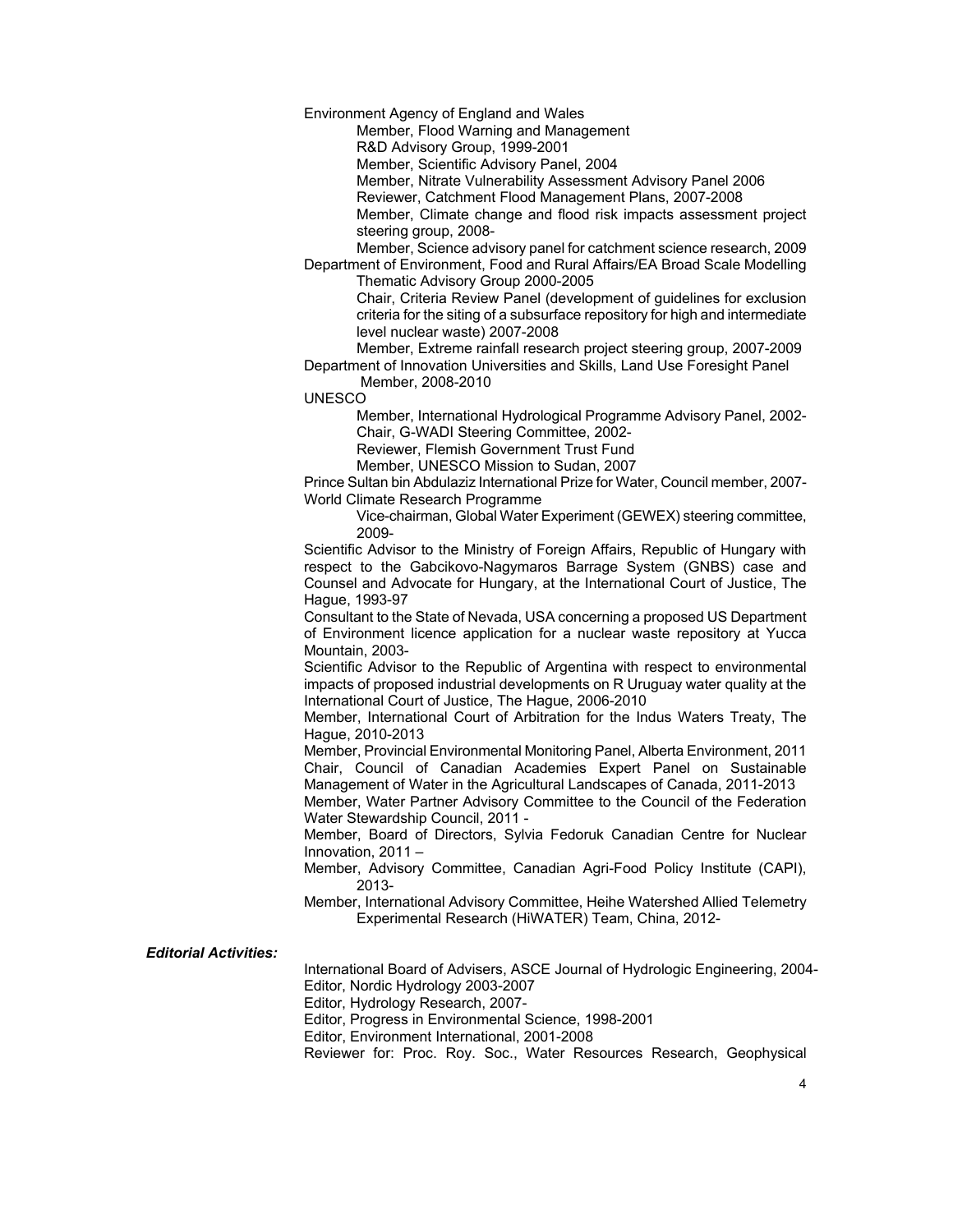Research Letters, J. Hydrology, J. Hydrological Processes, Hydr. Sci. Jnl., HESS, Hydrology Research, Nordic Hydrology, Advances in Water Resources, Forestry Journal, Flood Risk Management Journal, Envtl Modelling and Software, Geotechnique, Hydrogeology Journal, Proc. Instn. Civil Engrs, CIWEM journal, etc.

## *External Examining & Assessment:*

Referee: Stockholm Water Prize

- Professorial Appointments: Elector, University of Cambridge; University of Tufts, USA, University of Wales, University of Arizona, USA, University of California, Irvine, USA, Trinity College Dublin, University of Aberdeen, University of Bristol
- Academic Appointments/Promotions: University of Edinburgh, Heriot Watt University, Cranfield University, Sheffield University, Newcastle University, Technical University of Denmark, Catholic University of Leuven, Belgium, University of Khartoum, University of Jordan, University of Riyadh, Khumasi University, Ghana, University of Botswana, Institute of Hydrology/Centre for Ecology and Hydrology, Wallingford, Macaulay Institute, Aberdeen.

DSc: Universities of Bristol, Birmingham

PhD: Universities of Bradford, Bristol, Birmingham, Lancaster, London, Melbourne, Newcastle, Reading, Salford, Southampton, Woollangong

External Examiner, University of the West Indies Department of Civil Engineering, 2001-2007

External Examiner, National University of Ireland, Galway, Department of Engineering Hydrology, 2005-2008

External Examiner, University of Bristol, 2006-2009

- Review Panel, Danish Technical University, Department of Environmental Engineering, 2007
- Review Panel, Predictions Under Change for US National Science Foundation, 2011
- Review Panel, ETH Zurich, Department of Civil, Environmental and Geomatic Engineering, 2012
- Research Grant Assessment: NERC, EPSRC, MAFF, British Council, Leverhulme Foundation, Royal Society, NOAA (USA), Swiss National Science Foundation, Austrian Science Fund, US-Israel BSF, etc.

#### *Overseas Development:*

|           | Overseas lecture courses given include:                                      |
|-----------|------------------------------------------------------------------------------|
| 1979-1984 | University College, Galway, Eire, International Hydrology MSc course         |
| 1982      | University of Dar-es-Salaam, ANSTI/UNESCO International Hydrology MSc        |
| 1984      | Catholic University of Chile, Santiago, Hydrology short course               |
| 1986      | CETESB, Sao Paulo, Brazil, Hydrology & Water Quality short course            |
| 1990      | Tsinghua University, Beijing, China, Water Quality lectures                  |
| 1998      | UNESCO Workshop, Amman, Jordan, Wadi Hydrology                               |
| 2005      | Chair and Organiser, G-WADI International Workshop on Hydrological Modelling |
|           | of Arid and Semi-Arid Areas, Roorkee, India                                  |
| 2006      | UNESCO/ICARDA workshop on rainwater harvesting, Aleppo, Syria                |
| 2006      | International Conference on Dryland Management, Tunis                        |
| 2007      | Chair and Organiser, G-WADI International Workshop on Groundwater Modelling  |
|           | in Arid and Semi-Arid Areas, Lanzhou, China                                  |
| 2008      | UNESCO workshop, Arid Zone Water Resources Management, Santiago, Chile       |
| 2009      | International Workshop on Arid Zone Water Resources Management under         |
|           | Climate Change, Trieste, Italy                                               |
| 2009      | UNESCO workshop on Arid Zone Water Resources, Amman, Jordan                  |

*Recent Invited International Lectures:*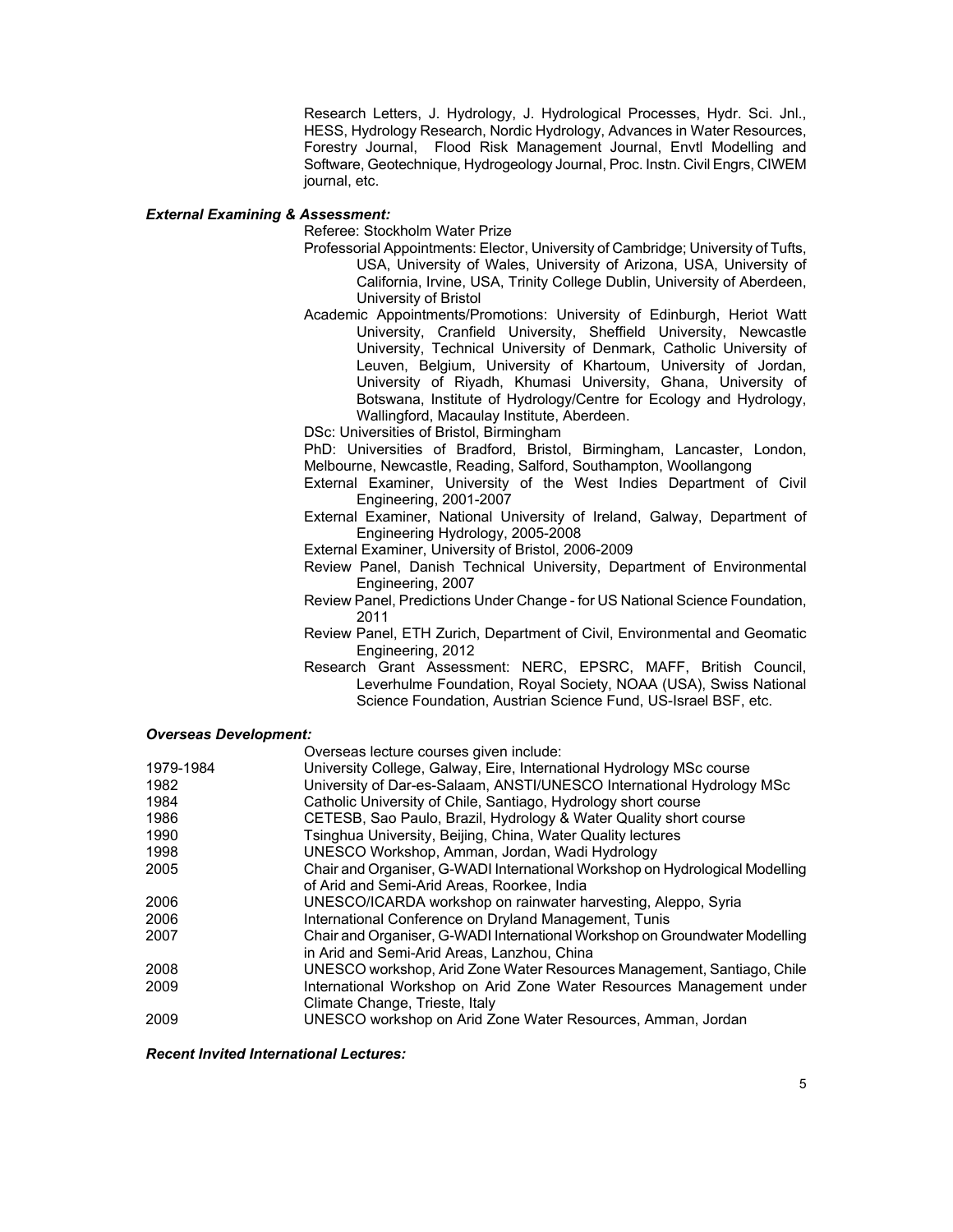UNESCO Arab Region, IHP Workshops, Beirut (1999); American Geophysical Union Fall Meeting, San Francisco (1999); Intnl Water & Energy Conference, Las Vegas (2000); Intnl Arid Zone Hydrology Conference, Cairo (2000); Starker Lecturer, Oregon State University (2000); American Geophysical Union Fall Meeting, San Francisco (2002); Kyoto Water Summit (2003), International Conference of Water Resources in Arid and Semi-Arid Regions, Muscat (2007), International Conference on Developments in Water Resource Management, Malaysia (2009), International Council of Academies of Engineering and Technological Sciences, CAETS, Calgary (2009); American Geophysical Union Fall Meeting, San Francisco (2009); International Association of Hydrological Sciences – Putting PUB into Practice (2011); Canada-Israel Innovation Workshop, Ottawa (2011); Collaboration on Agri-Environmental Issues Dialogue, Ottawa (2011); International Statistics Institute's World Statistics Congress, Dublin (2011); American Association for the Advancement of Science (2012), Water Security, Risk & Society – International Water Security Conference, Oxford (2012); American Geophysical Union Fall Meeting – San Francisco (2012); Shared Waters-Shared Responsibility: Working across Borders to Protect and Restore Lake Winnipeg and the Red River Basin – Minneapolis (2012); Peter Wolf Early Career Hydrologist's Symposium – London (2013)

## *Principal Areas of Expertise:*

## *Canada Excellence Research Chair Programme*

## *Climate Change and Water Security*

Understanding the impacts of a changing climate on water resources is an area of global concern, particularly in climates such as Western Canada where the cold region, semi-arid climate creates a hydrological system that is extremely vulnerable to climate change and can be profoundly affected by temperature and precipitation variability. Research by interdisciplinary sub-groups at key sites across the Saskatchewan River Basin is contributing to the development of modelling systems to better understand climate change effects on water security and to improve management practices to adapt to challenges associated with too much or too little water.

Objectives of this research include: improve understanding of interactions between terrestrial ecosystems and atmospheric processes, and impacts of climate variability on water-related ecosystem functions; improve quality of global/regional climate models and enable better downscaling for water-related climate change impacts assessment; improve assessment of water supply and quality variability, including climate change impacts; and enable policy development by commercializing new decision support tools for water security analysis.

#### *Land-Water Management and Environmental Change*

There is a demand for increased knowledge regarding the impact of activities on the land upon water quality and quantity. For example, it is important to understand how agriculture management practices and urban water management affect water quality and the movement of water through a watershed. Research in this area is examining: effects of agricultural management on hydrological function, discharges and connectivity to the river system; impacts of agricultural and urban water management (impact of nutrients, pathogens, and pharmaceutical products on water quality); lake biogeochemical processes (ecosystem sensitivity to climate variability and pollutant stress); and development of feasible policy interventions and associated lake water quality and ecosystem responses.

Objectives of this research include: improvement of agriculture land-water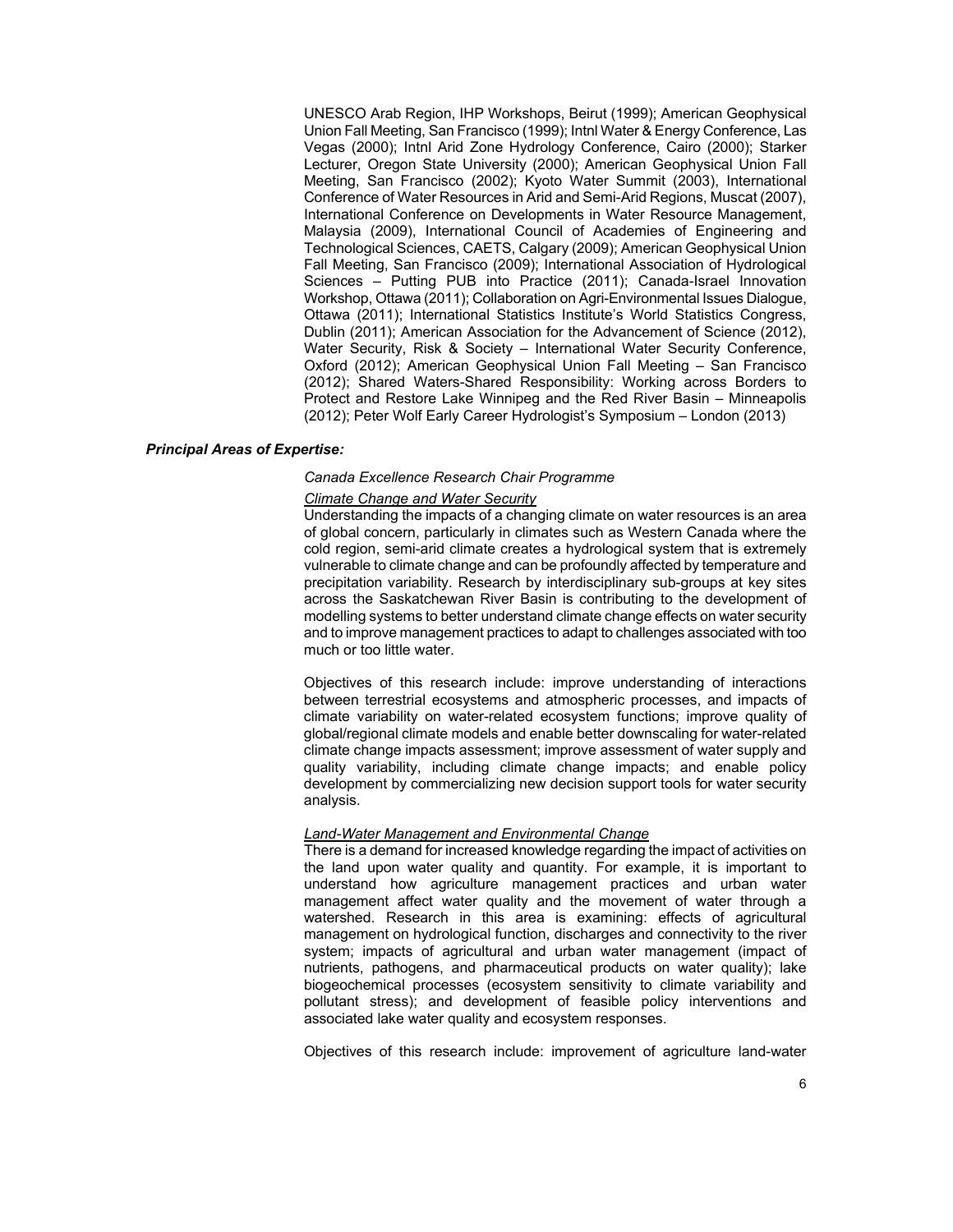management by understanding the effects of multiple stressors on water quality/quantity in watersheds; development of water quality modelling tools by understanding interactions between hydrology, water quality and aquatic ecology of research sites; and development of new decision support tools for management and remediation of diffuse pollution (mitigating impacts on aquatic ecosystem health).

# *Sustainable Development of Natural Resources*

Sustainable use and protection of water resources is a pressing challenge amidst natural resource development in areas including the energy sector, mining and forestry. Inter-disciplinary science and creative partnerships between government, universities and industry will be crucial to the delivery of tools required for effective management and environmental protection of watersheds. Areas such as the Alberta Athabasca oil sands represent a complex combination of scientific, technical and societal challenges. Through research in this and other areas, the opportunity exists to develop new science and management practices which could change water use and land and water reclamation, not just in the oil sands, but in other mining operations.

Objectives of this research include: development of new assessment and remediation technologies by understanding interactions between ecotoxins, the hydrological cycle and wetland ecology; better understanding of ecological and human toxicity of oil sands pollutants by integrating pollutant assessments across terrestrial and aquatic ecosystems, development of integrated decisionsupport tools for risk assessment and remediation of contaminated land and water based on understanding of how pollutants biodegrade and how they are sequestered; and examination of potential for development of extraction and processing technologies that have a reduced environmental footprint.

# *Socio-hydrology*

The new discipline of Socio-hydrology views water management as a complex human-environmental system. It is concerned with the ability of water systems to meet changing human and environmental needs, l integrating humans and their activities into water science and ensuring water decision-making incorporates a range of values and perspectives about the meaning, value and use of water.

Socio-hydrology recognizes that many of the current stresses on water systems stem from social factors such as demography, the global economy, changing societal values and norms, technological innovation, laws and customs, and financial markets. It also acknowledges that the inability of many water systems to adjust to change is because of outdated governance, institutional rigidity, and failure to adequately perceive threats to water security, ill-functioning markets, and undue focus on physical at the expense of social change. It combines social science interests in human values, markets, social organizations and political institutions with the traditional focus of water science on climate and hydrology. Increasingly, it is recognized that some of the most critical vulnerabilities in contemporary water systems lie at the intersection between human activities and physical systems, such as when governance systems are incapable of dealing with climate-induced changes in water supply.

Socio-hydrology also incorporates research into the process by translating traditional scientific information into tools for water decision making. These processes are inherently social and value-based. They depend upon the way various water stakeholders (e.g. municipalities, farmers, mining companies, environmental groups, Aboriginal Peoples) define the problem of water security and the values they place on different aspects of it: its reliability, quality, cost, and ability to meet environmental needs. Socio-hydrology is at the forefront of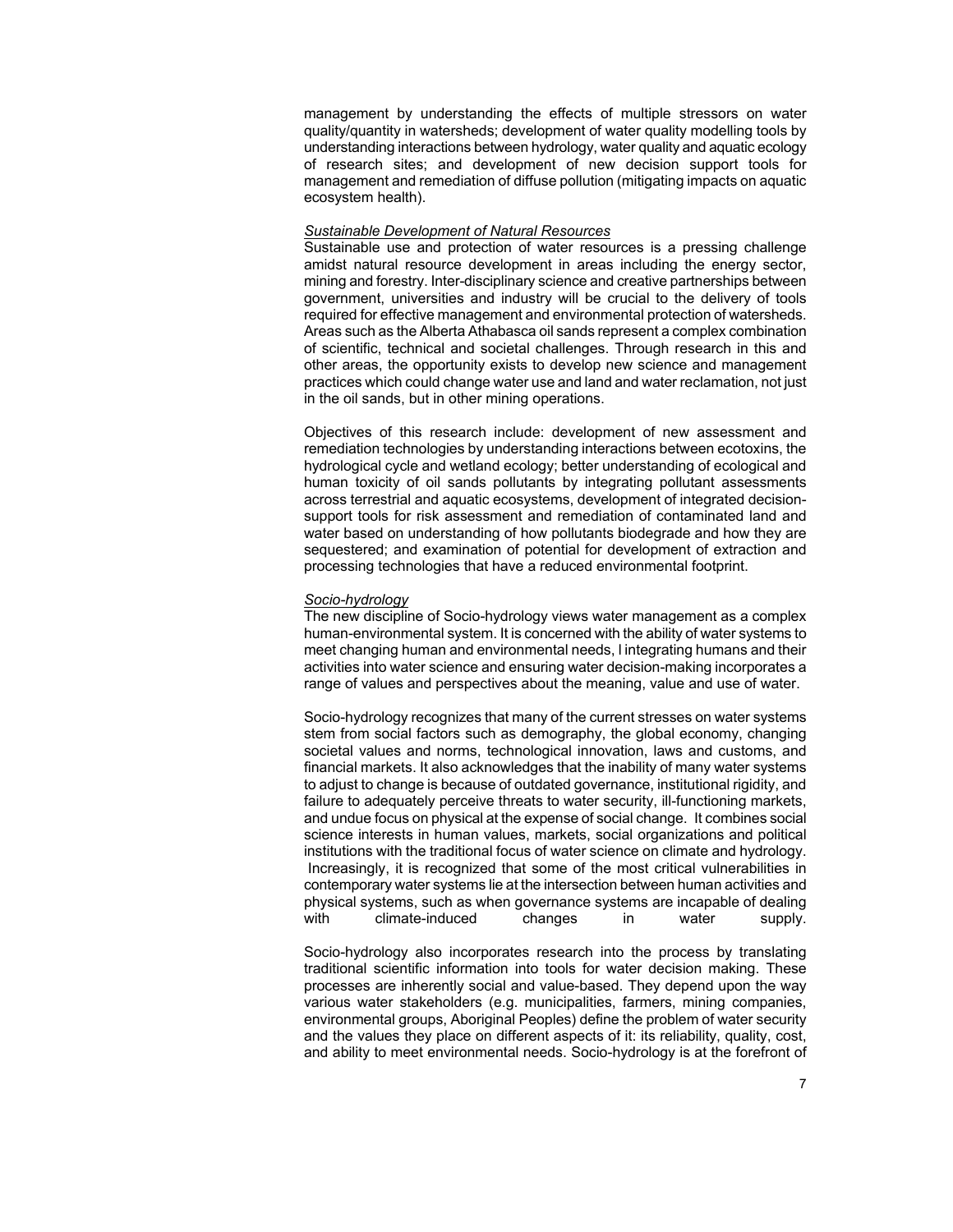efforts to establish and study participatory processes for decision making in the water sector.

Objectives of this research include: build better relationships with stakeholder communities to develop a common understanding of values and what each identify as threats to water security; understand divergent perspectives and the major driving forces for future insecurity; assess social and natural science questions deemed important by stakeholder community and draw on local knowledge to inform research; study societal response to water stress and to economic and policy instruments; and inform policy options to address water uncertainty and impediments to effective water governance.

## *Rainfall modelling and climate change studies*

Stochastic models of rainfall have been developed for various applications with support from NERC and DEFRA. Poisson-process based single site models have been developed for UK and US applications, including regional UK application in conjunction with continuous simulation rainfall-runoff modelling for flood design and management. A suite of models for spatial rainfall analysis and spatial-temporal simulation has been developed for UK government, ranging from radar-based continuous space-continuous time methods to Generalised Linear Modelling of daily rainfall including both temporal and spatial nonstationarity. Applications include modelling impacts of climate variability on flooding in W. Ireland, next-generation rainfall-runoff modelling for UK flood practice, rainfall-runoff modelling for Iran, land use change in the Upper Nile. Recent developments include the development of GLMs for statistical downscaling of GCM and RCM climate change scenarios, providing spatial fields of precipitation and evaporations for impacts assessment. Applications include UK and Southern Africa flood and water resources assessment.

Prof Wheater currently leads on water for Imperial's Grantham Institute for Climate Change, and advises British Energy on climate change impacts assessment.

## *Unsaturated zone and groundwater hydrology*

Extensive research has been undertaken into modelling of unsaturated flow and solute transport, and the soil-plant-atmosphere continuum. A major (20 year) research contract with UK Nirex Ltd. involved lysimeter experiments of radionuclide transport in soils and vegetation uptake, and the integrated modelling of these processes for safety assessment of radioactive waste management. 1, 2 and 3D models have been developed, including redoxdependent geochemical interactions and the representation of uncertainty. The research has been summarised in a recent book.

Research over the last 10 years has focussed on the Chalk of southern England. A £10 million Thematic Research Programme was initiated, including a £2million infrastructure grant to Imperial, to support national research into groundwaterdominated catchments. Research has included the development of experimental and modelling research to represent flow and transport in the fractured porous medium of the Chalk unsaturated zone, including diffuse pollution (nitrate transport). Current research is focussing on the response to hydrological extremes – a major project is funded under the NERC Flood Risk from Extreme Events programme, to develop tools for groundwater flood risk assessment, and parallel research is investigating the role of the deep unsaturated zone in supporting river flows under drought conditions, linked to climate change scenarios.

Research in groundwater contaminant transport has included numerical methods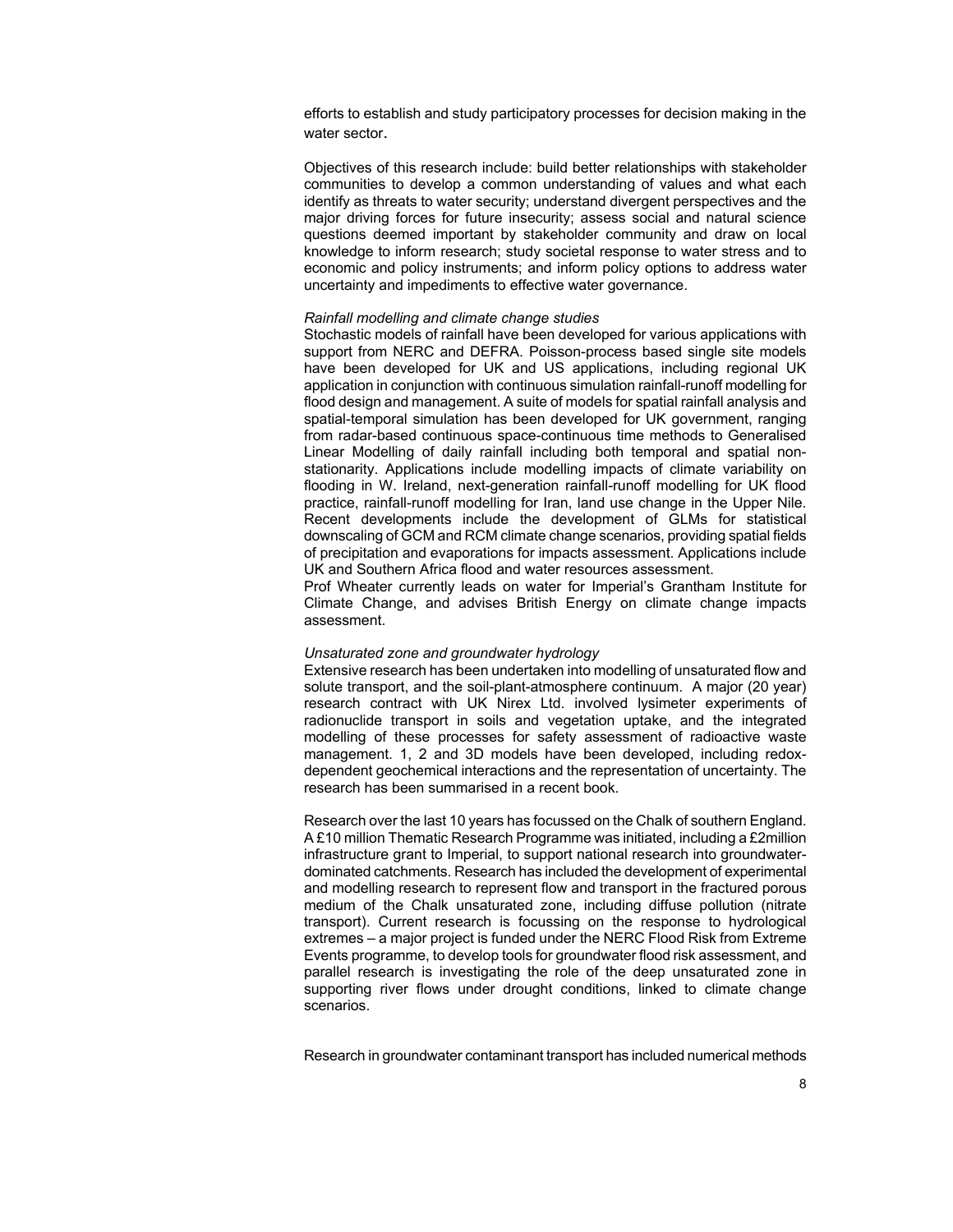for advectively-dominated contaminant transport, field and modelling studies of saline intrusion, field and laboratory studies of non-aqueous phase liquids in groundwater, laboratory and numerical modelling of microbial de-nitrification processes, and modelling of chemically-reactive contaminant transport. A recent EPSRC/BG project has investiged microbial degradation of organic pollutants at a Gas works site and developing models for coupled flow, transport, geochemical interactions and microbial degradation. Other research is developing a framework for uncertainty analysis for well protection zones and investigating the value of data in risk reduction.

Groundwater recharge studies include UK applications and research into surface water/groundwater interactions in ephemeral flow systems, in Saudi Arabia, Oman, Botswana and the USA.

Recent consultancy includes advice to British Nuclear Fuels Ltd. on hydrological, hydrogeological and groundwater modelling studies at the Drigg nuclear repository, Cumbria and a study of Karst groundwater flooding in the Irish Republic. Currently Prof Wheater is a consultant to the State of Nevada concerning safety assessment of a proposed high level nuclear waste repository at Yucca Mountain. He has also recently advised UK government on siting criteria for a deep nuclear waster repository.

## *Rainfall-runoff modelling, flood hydrology and urban hydrology*

Major flood investigations have been carried out for the Water Research Centre, Severn-Trent Water, Thames Water, the Basque Regional Government, the Oman Government and numerous consultants. UK studies have included urbanisation effects, with respect to a new town development in Hampshire. New point and spatial rainfall modelling methods have been developed for continuous simulation modelling with NERC and MAFF/DEFRA support.

A suite of MATLAB-based rainfall-runoff modelling software tools has been developed for rainfall-runoff modelling, recently extended from lumped to semidistributed models; the toolbox has had wide international uptake. A major effort has gone into model regionalisation studies for ungauged catchment rainfallrunoff modelling, with application to the UK, USA and Southern Africa; a book on this work has been popular; a second edition has been requested and is in preparation.

A study of Karst flooding problems in W. Ireland has included analysis of nonstationarity in rainfall (Southern Water, on behalf of Irish Govt.).

Prof. Wheater is currently leading a national programme of research on land use impacts on flooding as part of a £15million EPSRC research programme, cosponsored by NERC, DEFRA, the EA, Scottish Executive, Northern Ireland Rivers Authority, An extensive multi-scale hydrological experiment has been developed in Wales, working with a cooperative of farmers, to investigate effects of land use intensification on flood response at plot, hillslope and catchment scales, and new modelling tools have been developed to address the upscaling problem, based on detailed physics-based models and meta-modelling. This work has been integrated with sediment and water quality research, and with social analysis and the development of decision support visualisation tools.

Research on groundwater flooding is underway under the NERC FREE (Flood Risk from Extreme Events) programme.

*Surface water quality*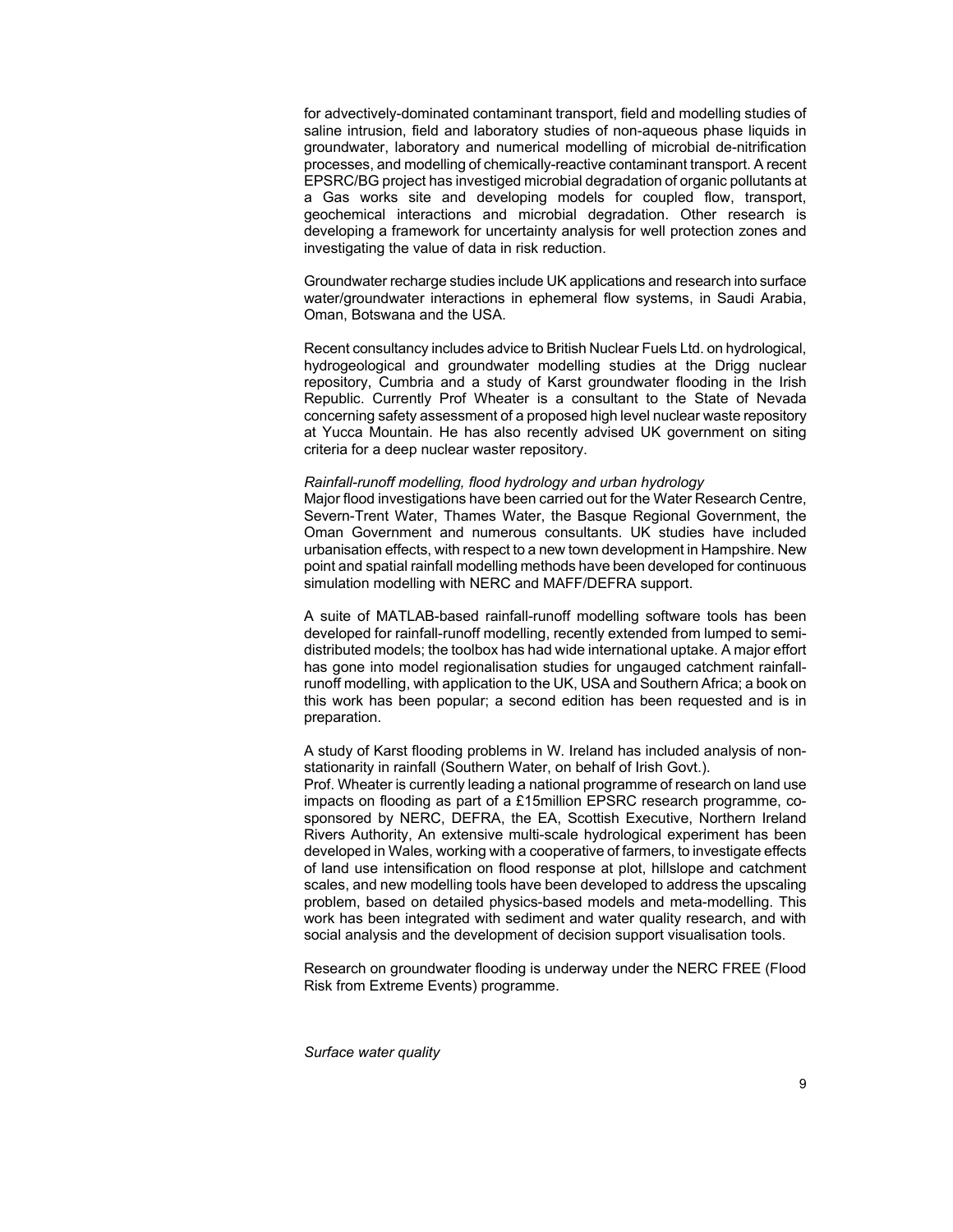Water quality research overseas has included development of integrated river and lake water quality models for decision support for pollution control in China (EU, in collaboration with Tsinghua University, Beijing and Suez Lyonnaise-des-Eaux), and advice to the Republic of Hungary concerning the water quality impacts of the Gabcikovo-Nagymaros Barrage system. Recent UK research funded by NERC and the Environment Agency of England and Wales focussed on the development of decision support models of nutrients for lowland catchment management, including diffuse and point source loads and in-stream processes. A recent EU contract has developed modelling systems for nutrient response of the Wash catchments in Eastern England, as a pre-pilot study for the EU Water Framework Directive. Earlier research into hydrology and water quality in upland Britain has addressed surface water acidification (Royal Society funding (in collaboration with Norwegian and Swedish Academies of Science) and NERC (Environmental Diagnostics) support). Published research includes field process and modelling studies.

## *UK water resource management*

A major (£10million) national initiative (LOCAR) has been developed to study lowland permeable catchments, including a £2million infrastructure grant to Imperial College. A principle focus is to improve interdisciplinary science to support integrated water resources management of the UK's major aquifers, the Chalk and the Triassic Sandstone Three catchments have been instrumented in detail to monitor hydrological fluxes and water quality, including special instrumentation to investigate aquifer properties and stream-aquifer interactions. A £500k grant from NERC and the Environment Agency is focussing on the development of decision support modelling tools for nutrient management. See also surface water quality.

Recent research on water resource systems sponsored by Thames Water has focussed on new methods of assessment of risk and uncertainty in water resources management. This work was awarded the ICE Baker Medal in 2004.

### *Arid zone hydrology and water resource development*

Major projects include:- Northern Oman Flood Study (1981) (Principal Investigator) and Five Wadis Study, S.W. Saudi Arabia (1985-88) (Senior Expert) in addition to numerous smaller-scale flood and water resource studies in the Middle East and Africa (Yemen, Jordan, Oman, UAE, Botswana). Published research includes rainfall analysis and simulation, rainfall-runoff modelling, groundwater recharge management. Recent research includes sustainable development of alluvial groundwater (Botswana), stochastic spatial-temporal rainfall modelling and rainfall-runoff processes (Iran), climate change impacts on water resources (Botswana) Flood Hydrology (Oman). Currently Chair of the UNESCO G-WADI programme, which seeks to disseminate state-of-the-art hydrology and water resources management practice for arid and semi-arid areas. Prof Wheater was recently awarded the Prince Sultan bin Abdulaziz International Prize for Water for his arid zone work.

# *Large-scale hydrological modelling*

Research into improved hydrological modelling for global climate models has included new methods for disaggregation of spatial rainfall and evaluation of SVAT schemes at point and catchment scale, contributing to the NERC TIGER programme and the GCIP study of the Mississippi. Recent research in collaboration with the Hadley Centre has focussed on improved GCM modelling of the Nile, including representation of lakes and wetlands, and the assimilation of surface hydrological observations. Prof. Wheater has recently been appointed to the World Climate Research Programme GEWEX steering committee.